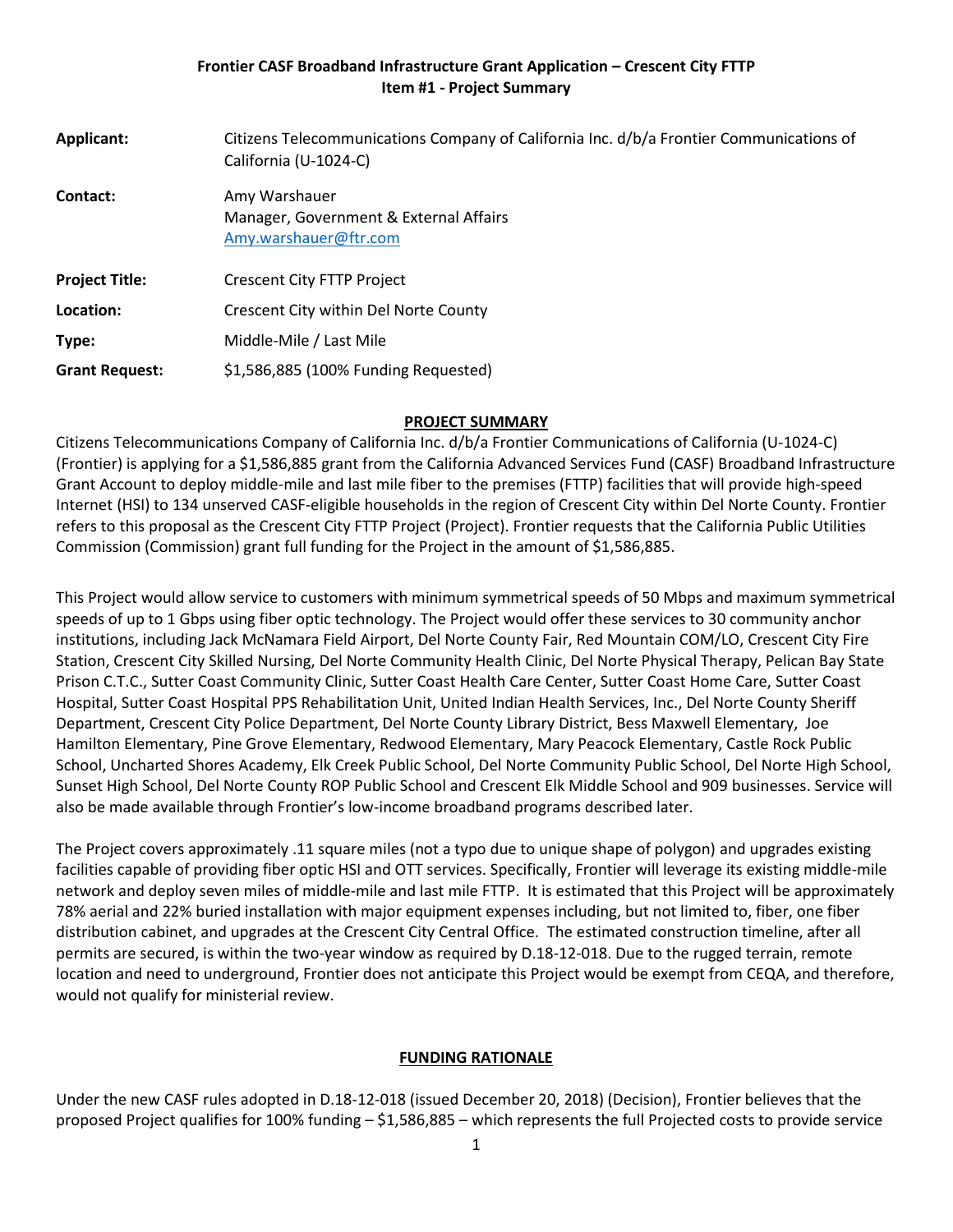to 134 unserved CASF-eligible households.

The Decision provides a table which summarizes criteria for funding level determinations. According to this table, only Projects in low-income areas or without any service from an existing facilities-based provider (a "dial-up only" area) are eligible to receive up to 100% funding. According to the California Interactive Broadband Map, all census blocks are unserved and eligible for CASF funding. The proposed Crescent City Middle-mile/FTTP Project qualifies for 100% funding as it meets the following criteria:

| <b>Criteria</b>                      | <b>Reimbursement</b> |
|--------------------------------------|----------------------|
| <b>Baseline for Eligible Project</b> | ናህል                  |
| Presence of dial-up only (all        |                      |
| households)                          | 40%                  |
| TOTAL                                | 100%                 |

- **Areas with only dial-up or no Internet connectivity:** Frontier has existing DSLAM infrastructure providing 115/12M broadband services to downtown Crescent City. Charter currently provides terrestrial broadband to census blocks surrounding the eligible Project area but not within the specific Project area. Current mobile wireless service provides less than 10/1M service. The proposed build resides within an area that is currently not served by any form of wireline or wireless facilities-based broadband and proposes a cost-effective expansion of broadband access to 134 unserved CASF-eligible households.
- **Location and accessibility of the area:** The Commission interprets this category to mean that the Legislature directed the Commission to award higher funding levels in remote areas, as specified. The Decision directs Staff to award more funding if an applicant proves a proposed Project area meets two of the five characteristics outlined below; this Project meets one of the five, as shown below in bold:
	- The proposed Project area contains rugged or difficult terrain (e.g., mountains, desert, national or state forest);
	- The proposed Project area is an unincorporated community;
	- The proposed Project area is more than 10 miles from the nearest hospital
	- The proposed Project area is more than 10 miles from the nearest state or federal highway; and/or;
	- ✓ **The proposed Project area is partially located in a rural census block, as defined by the U.S. Census Bureau.**
- **Existence of communication facilities that may be upgraded to deploy broadband:** The Commission interprets this category mean that the proposed Project relies primarily on existing infrastructure. This Project plans to leverage Frontier's existing infrastructure, and thus will be less expensive to build.
- **Significant contribution to achieving the program goal:** The proposed Project would make a significant contribution to the CASF program as the area within the Northeastern California Connect Consortium, a region which is served at 89.0% and falls below the 98% goal set forth in AB 1665.
- **Low-Income Service:** The proposed Project area partially serves a partially low-income community with median household incomes ranging from \$25,909 to \$54,405, all of which fall of fall below or only slightly above the CARE standard of \$52,400 as required by this Decision.
	- ✓ *Low-Income Plan:* Frontier features a choice of two low-income programs for customers: Frontier Fundamental and Frontier Affordable Broadband. The Frontier Affordable Broadband product requires customers to be enrolled in Lifeline telephone service. Alternatively, the Frontier Fundamental product is a stand-alone low-income broadband program that does not require a customer to purchase telephone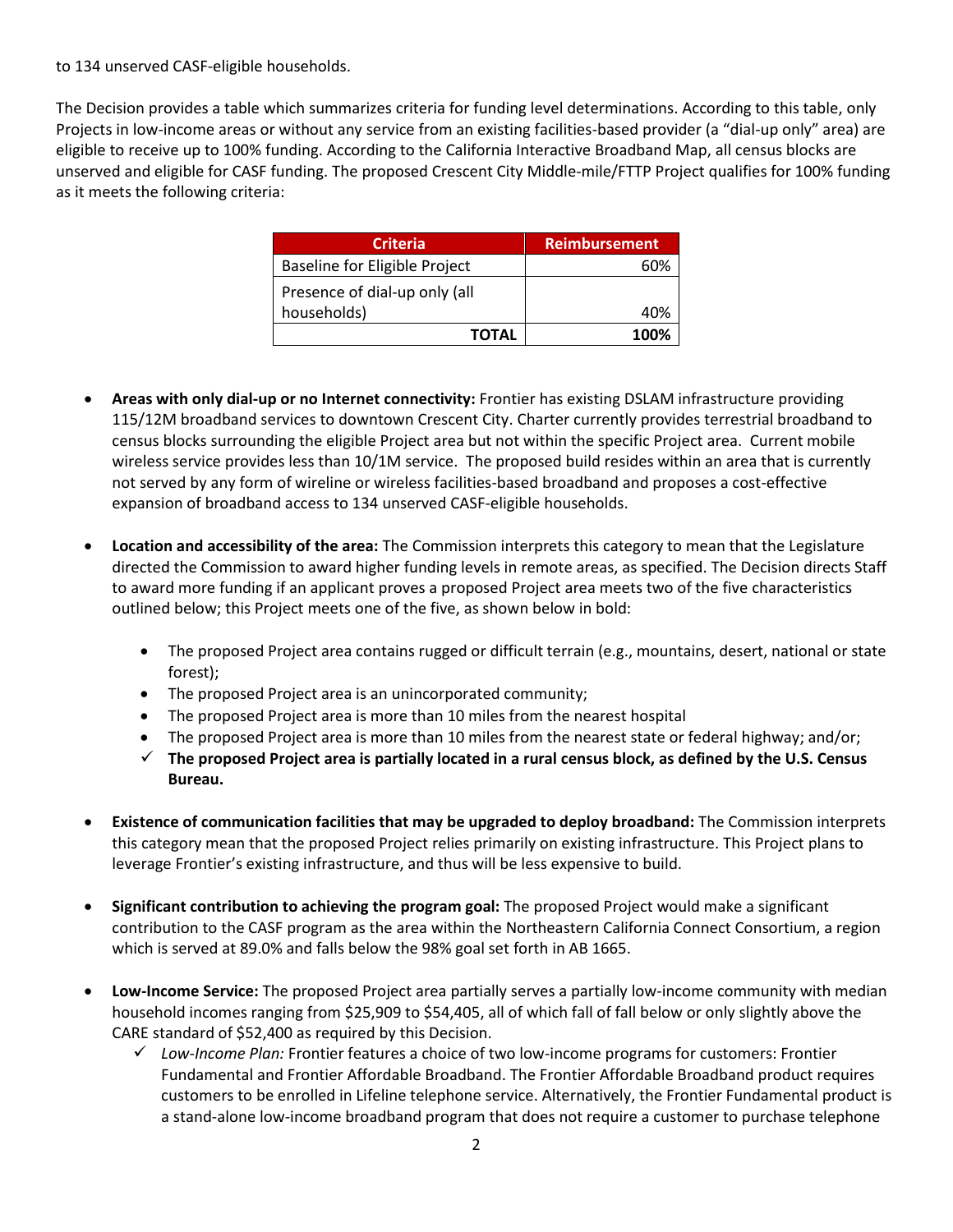### **ADDITIONAL BENEFITS**

This Project will support the goal of achieving 98% broadband service availability in the Northeastern California Connect Consortium. Based on latest Commission broadband availability data (as of December 2018), this consortium is served at 89.0%, with Del Norte County served at 90.3%. Frontier is one of the primary service providers in the region, rendering this Project vital in the larger goal of providing service to those on the wrong side of the Digital Divide. The Project lays the necessary groundwork that will enable additional Project build opportunities and will allow Frontier more options as we continue to assess opportunities to connect some of the most remote areas of the state.

The Project will serve medical and public safety agencies in the area, which is at high-risk for tsunamis. The Project will support faster and more reliable broadband capability to be available to area fire stations. Enhanced Internet service capabilities are critical for public safety communications allowing first responders to send and receive critical voice, video and data during emergencies and disasters.

The Project will expand and upgrade Internet service in Del Norte County benefiting residents and community anchor institutions in areas such as schools, libraries, healthcare, economic and workforce development, and resiliency, among others. This enhanced Internet access will also allow these counties to better reach and provide services and information to rural residents and businesses, and access tools and resources that can help to optimize internal processes to achieve cost efficiencies.

The California Center for Rural Policy at Humboldt State and the College of the Redwoods support this Project as it provides HSI access that is integral in connecting teachers to students, parents and educational resources. Rural school teachers and administrators acknowledge connectivity limitations as a primary obstacle to effectively using technology in the classroom. Additionally, students lacking Internet connectivity at home are at a disadvantage when completing assignments that require online access and interaction. As more bandwidth intensive material moves online – such as educational videos, interactive learning tools, and video conferencing tools for teachers – connection speed is quickly becoming a major issue for rural educators. This Project will be important to reduce these barriers through expanded Internet access in Del Norte County.

The Project will provide high-speed access to the world, opening employment opportunities and economic growth in this isolated area. This rather remote coastal area will be able to offer entrepreneurs, small businesses and individuals with work-at-home opportunities, the ability to live in more affordable rural areas, while contributing to the local economy. Businesses need broadband to access online training and classes to improve their employees' skills. Rural businesses do not have the budgets to send employees to professional development or are too small to send an employee away from operations. Bringing professional development in-house by enabling HSI access reduces those challenges. Additionally, improved broadband access, speed and capacity allows businesses to expand their markets, diversify their funding streams and attract their workforces.

Area farmers and ranchers will also benefit from HSI service as it provides innovative technological tools use to maintain greater control over crop and livestock production, processing, distribution, and storage resulting in greater efficiencies, lower prices, safer growing conditions, safer foods and reduced environmental and ecological impact.

This community has many healthcare facilities in a community isolated from larger cities. Residents seeking healthcare services will greatly benefit from this Project, as the healthcare sector is emerging as a heavy user of Internet services. The evidence is strong for technologies that lower costs, connect remote populations, and expand the reach of urbancentered medical expertise. Furthermore, telehealth can connect physicians with physicians and patients with physicians and provide access to specialists for treatment of multiple conditions.

The application of Frontier for the Crescent City Project a modest funding request for a region of the state that is severely unserved and underserved, and therefore is a prudent use of funds to help close the Digital Divide.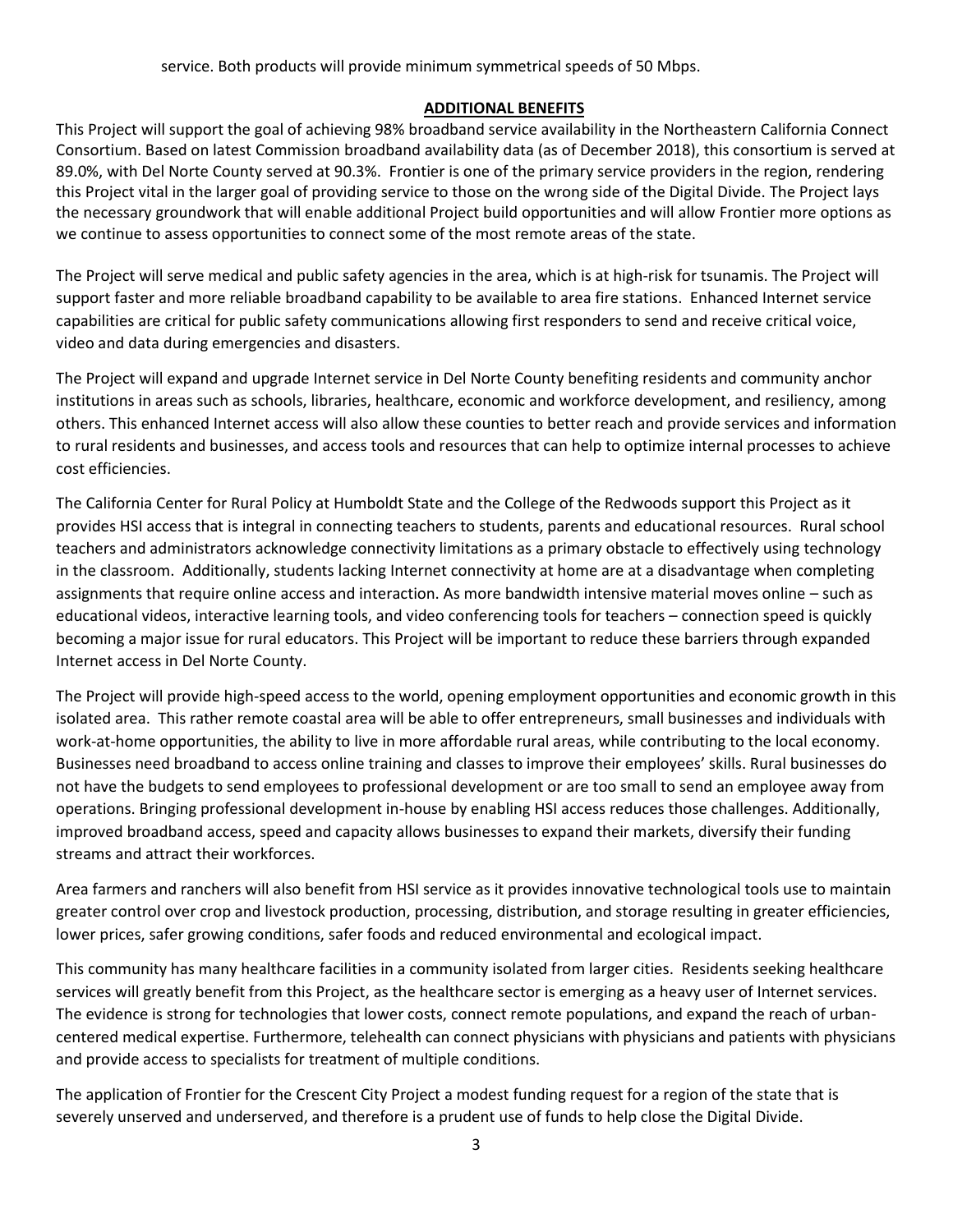In addition to preparing this application for the CASF Infrastructure Grant Account pursuant to the existing rules and regulations, we have worked with the Regional Consortium to identify anchor institutions within proximity of the fiber middle-mile backhaul deployment that would benefit from connectivity to the new network. If the Legislature and Administration authorize additional support to expand the opportunity for critical broadband expansion beyond last mile deployment, Frontier stands ready to work with qualified anchor institutions to support higher-speed Internet service.

This grant application creates important potential opportunities for anchor institutions help advance broadband in lowincome, underserved communities along the path of deployment by supporting distance learning and telehealthtelemedicine, both in response to COVID-19 and to build for the future to secure "Broadband For All."

#### **Census Blocks Covered**

#### **ZIP Code Covered**

95531